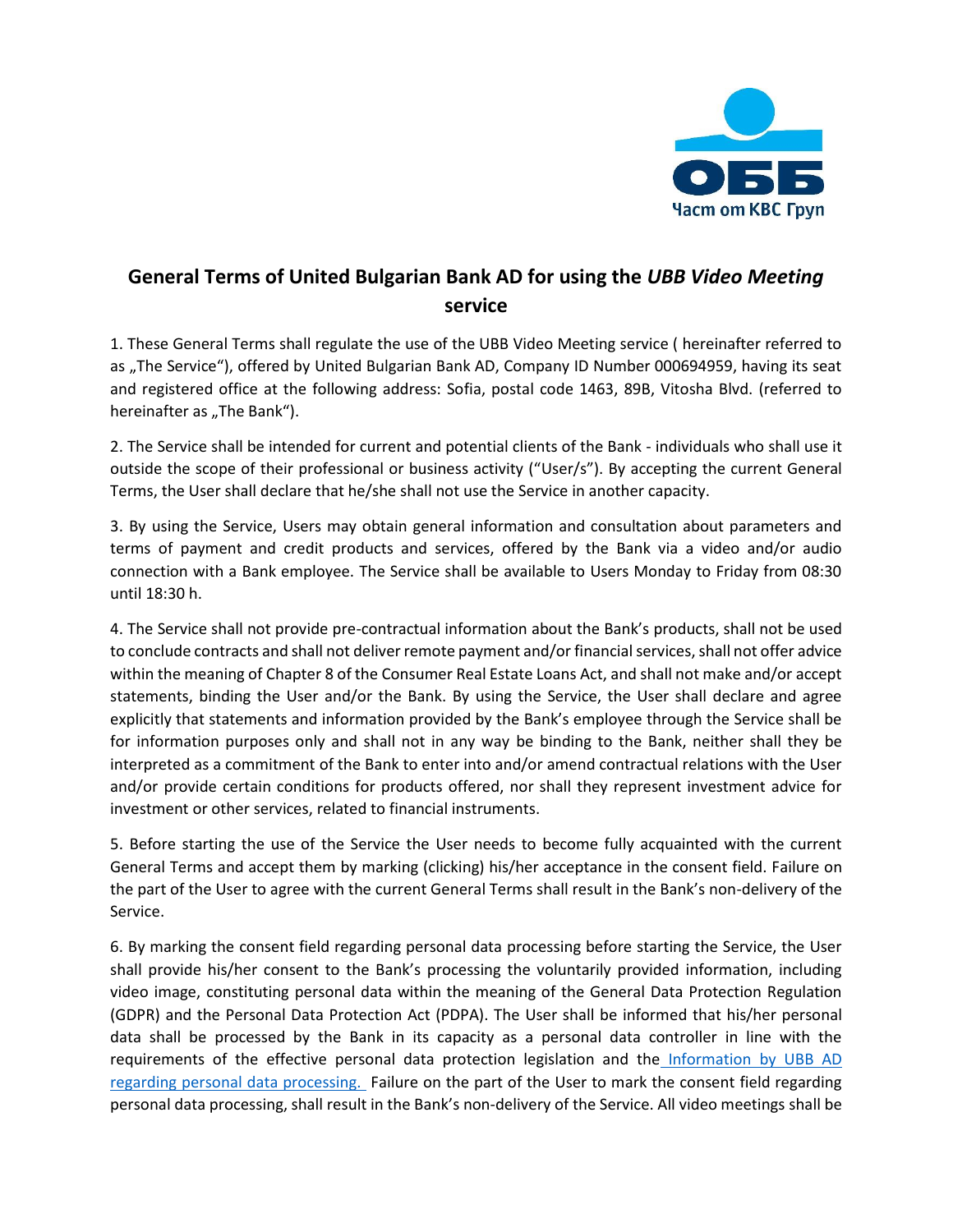recorded and stored in order to enhance the quality of the service and prove the quality of the contents of the communication with the User during the use of the Service should there be any dispute between the User and the Bank.

7. The Service shall be accessible for use on the web-site of the Ban[k https://www.ubb.bg/videomeeting](https://www.ubb.bg/videomeeting) where Users may submit a request for a video and/or audio connection, or for sharing a screen with a Bank employee. The duration of the connection shall be up to 45 minutes, unless the Bank employee decides otherwise. In order to use the Service, the Users should have at their disposal devices, meeting the requirements referred to in Appendix 1 of the current General Terms.

8. In case the User fails to establish a video and/or audio connection with a Bank employee due to lack of an available expert or for reason of requesting the use of the Service outside the time allocated to Service delivery, the said User shall have the opportunity to fill in a contact form with the aim to be rendered the Service subsequently and provide a telephone number or an e-mail address. Upon initiating a video meeting on the part of the Bank, the User of the Service shall receive a link by e-mail, directing him/her to a video conference platform for setting up a video and/or audio connection with the Bank. Upon initiating a meeting on the part of the User of the Service by clicking on the link, the User shall express his/her unconditional agreement with the current General Terms.

9. All rights on the information, provided by the Bank during the Service delivery, shall belong exclusively and solely to the Bank. The User shall not be entitled to disclose to and share with third parties in any way whatsoever data and information received via the use the Service.

10. The Bank shall not be held liable for damage and lost profits, sustained by the User while using the Service, nor shall it be held liable for inability to render the Service in circumstances beyond the Bank's control - for instance, but not limited to force majeure, accidental events, Internet problems, communication limitations and interruptions, inability to achieve connection via the video conference platform or limited access to it, problems attributable to the User's equipment, as well as in case of third parties' unauthorized access or intervention into the operations of the Bank's information system or servers.

11. The Bank shall not be held liable for any costs incurred by the User in relation to the use of the Service. For the Service delivery itself, the Bank shall not charge the User.

12. Bank employees, rendering the Service shall not have the right to request the Users to provide sensitive data about payments within the meaning of the Payment Services and Payment Systems Act (such as, but not limited to personalized security features of payment instruments, PIN codes, passwords, etc.) In case of detecting such practices, the User should notify immediately the Bank by calling 0700 117 17 or emailing: jalbi@ubb.bg.

13. The Bank shall be entitled to reject or interrupt Service delivery to a User who does not comply with the accepted principles of morality in the course of the Service.

14. The current General Terms may be amended and supplemented by the Bank at any time, and the respective amendments and supplements shall enter into force from the date of their uploading on the Bank's web-site [https://www.ubb.bg/videomeeting.](https://www.ubb.bg/videomeeting)

15. To any issues not provided for in the current General Terms, the Republic of Bulgaria's legislation shall apply.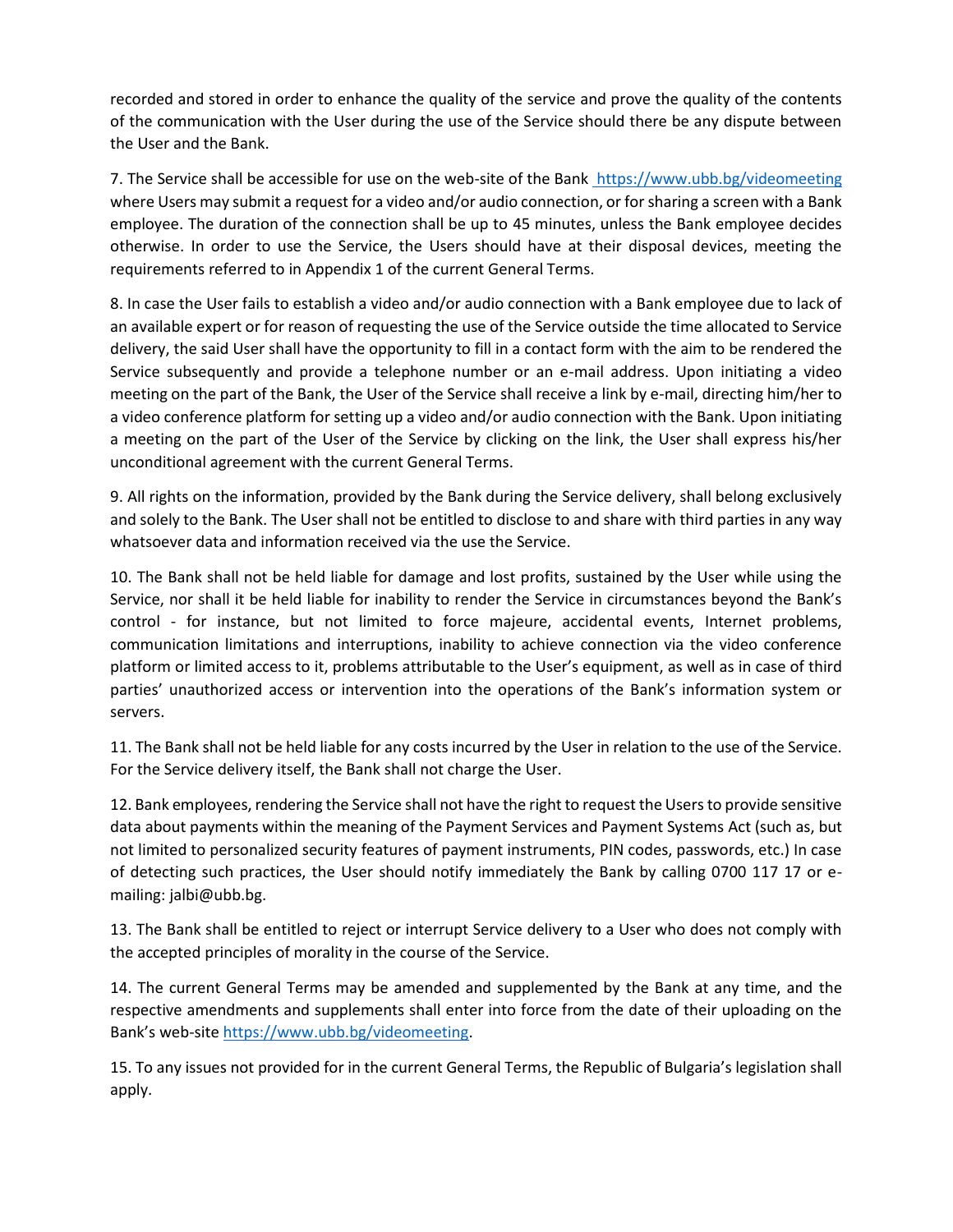These General Terms were approved on 28.04.2020 and are in effect as of 01.05.2020. These General Terms amended on 29.10.2021 and are in effect as of 01.11.2021.